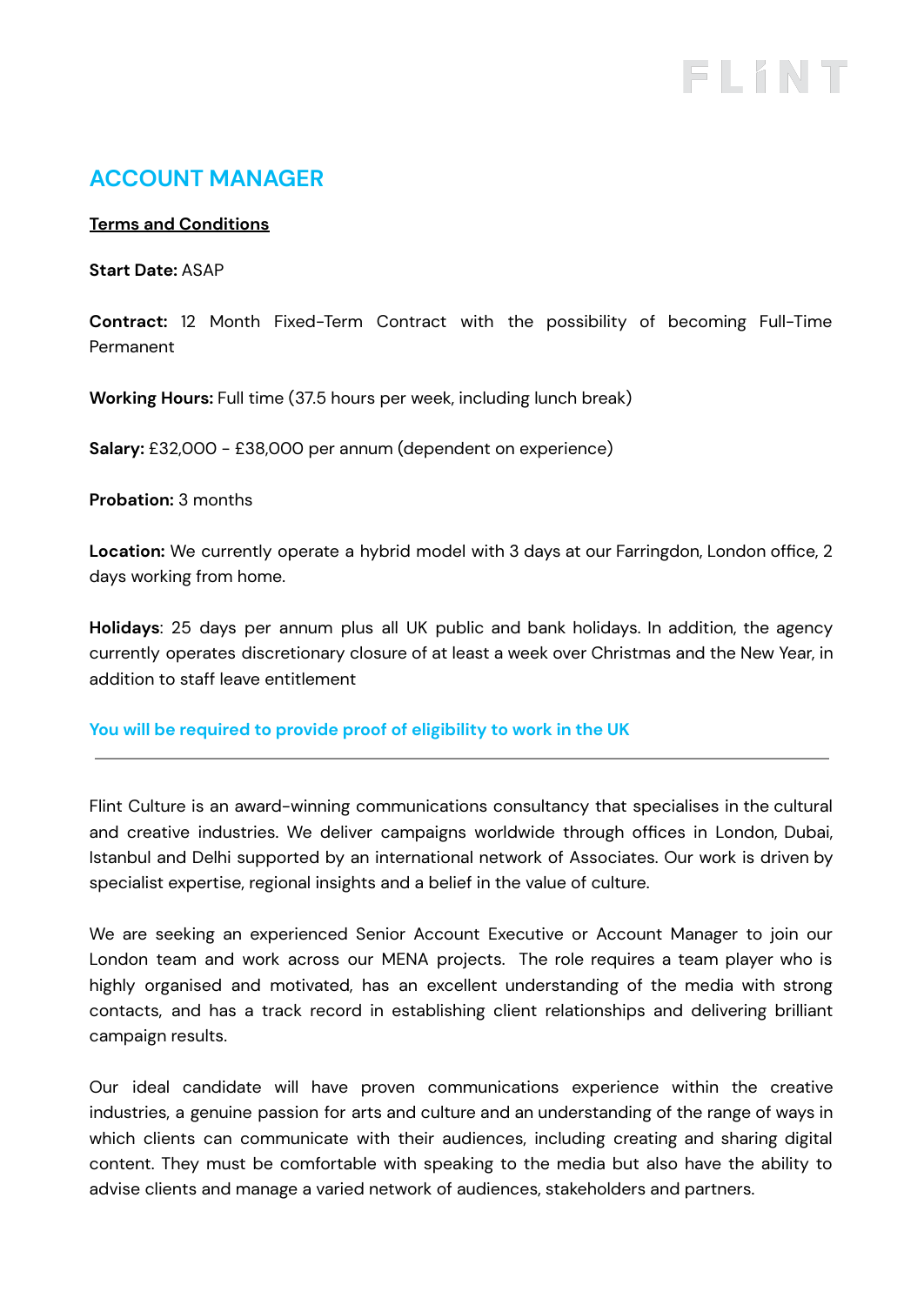The role is instrumental to the agency and sits at the centre of campaigns across the cultural and creative industries, including contemporary art, heritage, performing arts, literature, design and architecture and film. Current clients include the Royal Commission of AlUla, the Jeddah Historic District, the Sheikh Zayed Book Award (Department of Culture and Tourism, Abu Dhabi) and Dubai Design Week

### **Main Duties & Responsibilities**

- Planning and implementing strategic media and digital campaigns for clients
- Developing and maintaining strong client relationships
- Creating and editing press releases, media lists and publicity plans
- Creating and overseeing digital campaign strategies
- Working with stakeholders and partners in the corporate, events and culture sectors
- Managing press trips, client events, private views, photocalls, press offices and launches
- Building and managing relationships with a strong network of UK and international media.
- Contributing to Flint Culture's social media and brand development
- Managing account teams and colleagues (the UK and international) and working with the leadership team

# **Skills & Experience Required**

- Minimum 3 years experience in a communications role within the creative industries or relevant PR agency
- Demonstrable experience in team leadership and account management
- Experience in working with and influencing national and international, consumer and specialist print and broadcast journalists to achieve positive media coverage
- Experience in working with external stakeholders and partners e.g. sponsors, exhibitors and project partners
- Experience in managing social media platforms (including Twitter and Instagram) and working with social influencers
- Experience in using media monitoring and media databases
- Proven experience in managing client relationships
- Ability to develop and implement measurable and ambitious press campaigns, integrating digital and social media strategy
- Superb written and verbal communication skills with strong copywriting and editing skills
- Excellent organisation and time management, with the ability to work under pressure, meet deadlines and multitask within a busy environment
- Determined, proactive, and works well under pressure in a fast-paced environment
- Flexible approach to work with the ability to attend evening and weekend events where necessary

## **Preferred**

- An arts-related degree, BA or MA
- Interest in the Middle East
- IT skills to include Photoshop and Mac software